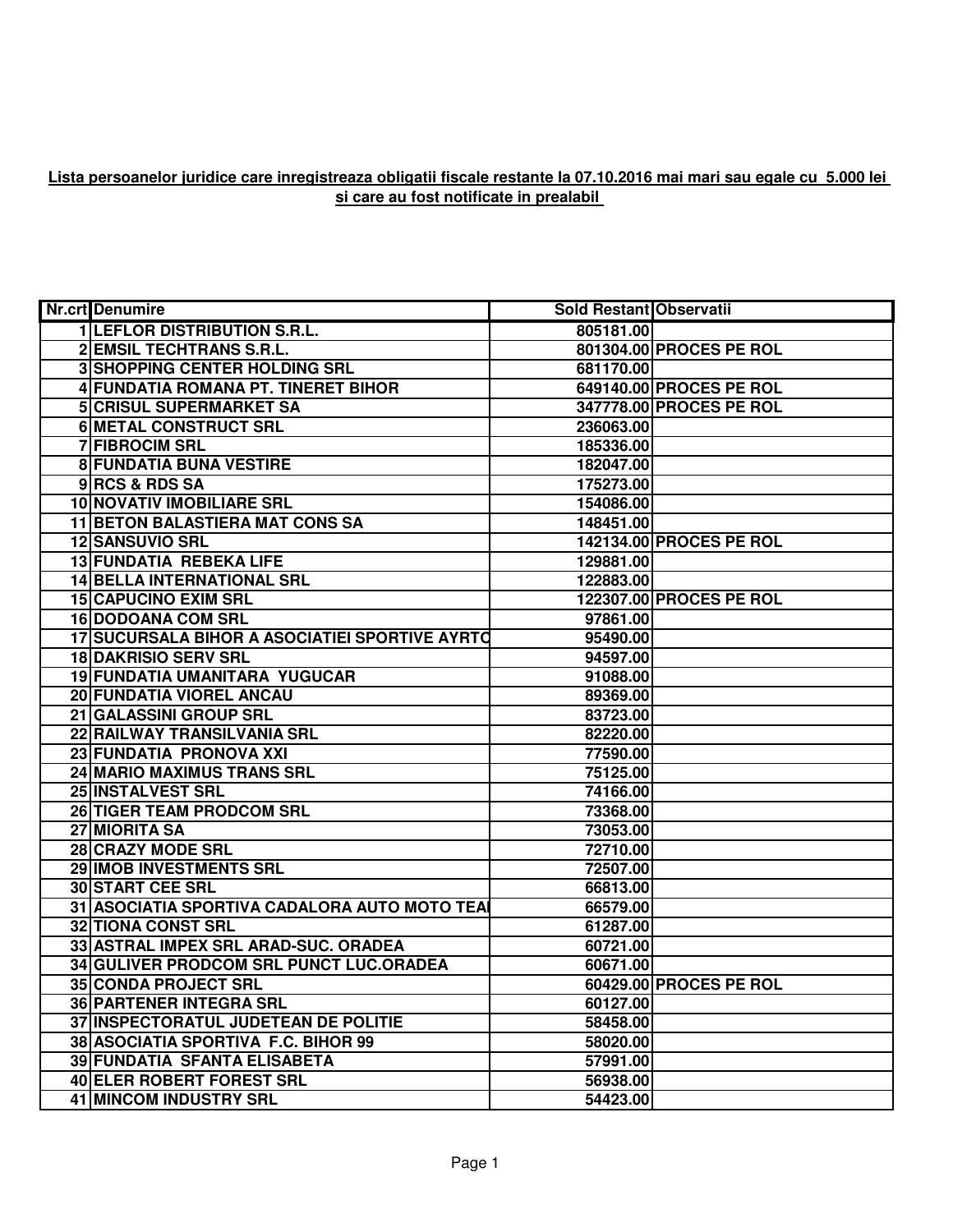| Nr.crt Denumire                               | <b>Sold Restant Observatii</b> |                        |
|-----------------------------------------------|--------------------------------|------------------------|
| 42 KONECT MEDIA VISION SRL                    | 53816.00                       |                        |
| 43 CAPITAL INVESTMENT SOLUTION S.R.L.         | 52872.00                       |                        |
| 44 PRODCOM CODRUTA SRL                        | 51428.00                       |                        |
| 45 CULICI COM S.R.L.                          | 51427.00                       |                        |
| 46 NORD VEST GAZ SRL                          | 51083.00                       |                        |
| 47 CONTOR SERVICE S.R.L.                      | 50576.00                       |                        |
| 48 ULTRATIND SRL                              | 50234.00                       |                        |
| 49 ELECTROUTIL SRL                            | 47065.00                       |                        |
| 50 <b>ISTIALIS SRL</b>                        | 46532.00                       |                        |
| 51 MAMA CENTER                                | 46039.00                       |                        |
| 52 GOLDEN REZIDENT SRL                        | 45427.00                       |                        |
| 53 FUNDATIA EMANUEL                           | 44611.00                       |                        |
| 54 AQUA KOMPLETE SRL                          | 44567.00                       |                        |
| 55 FUNDATIA ATANASIA                          | 43921.00                       |                        |
| 56 PALMS SRL                                  | 43893.00                       |                        |
| 57 TECHNO MONTAJ SISTEM SRL                   | 41705.00                       |                        |
| 58 FUNDATIA DE CARITATE BUNUL SAMARITEAN      | 38384.00                       |                        |
| 59 FUNDATIA SFANTUL VASILE CEL MARE           | 37933.00                       |                        |
| 60 BAZALT TRANS SRL                           | 37546.00                       |                        |
| 61 ASOCIATIA CHINOLOGICA ROMANA               | 37128.00                       |                        |
| 62 ZAFERANO SRL                               | 36571.00                       |                        |
| 63 INSPECTORATUL GENERAL COMUNICATII SI TEHNO | 36380.00                       |                        |
| 64 PAROHIA REFORMATA ORADEA-IOSIA             | 35492.00                       |                        |
| 65 INSPECTORATUL TERITORIAL DE MUNCA AL JUDET | 35182.00                       |                        |
| <b>66 GARZEN SERV PROD SRL</b>                | 34613.00                       |                        |
| 67 LICUDAM SRL                                | 34435.00                       |                        |
| 68 BASIS MANAGEMENT SOLUTION OFFICE SRL       | 33984.00                       |                        |
| 69 FUNDATIA AGRARIA                           | 32729.00                       |                        |
| 70 NEDATIM SRL                                | 32538.00                       |                        |
| 71 INSTALATII FRIGORIFICE M.R.I. S.R.L.       | 32069.00                       |                        |
| <b>72 METAL CASA SRL</b>                      | 31929.00                       |                        |
| 73 COMALIM 57 LUPSEA SA                       | 31689.00                       |                        |
| <b>74 FUNDATIA STEAUA VIETII</b>              | 31521.00                       |                        |
| <b>75 AKABE TRANSPORT SRL</b>                 | 31207.00                       |                        |
| 76 FUNDATIA MIORITA                           | 31118.00                       |                        |
| <b>77 FUNDATIA MOISE</b>                      | 29928.00                       |                        |
| <b>78 VAZCOM SRL</b>                          | 29772.00                       |                        |
| 79 RESPV SRL                                  | 29652.00                       |                        |
| <b>80 ROMAX DOORS SRL</b>                     | 29505.00                       |                        |
| <b>81 FUNDATIA AGAPE</b>                      | 28960.00                       |                        |
| 82 CIMREX SRL                                 | 28833.00                       |                        |
| 83 GELATERIA SANDRO SRL                       | 28512.00                       |                        |
| 84 LOGICA FOX SRL                             | 27792.00                       |                        |
| 85 ORFOREST SRL                               | 26779.00                       |                        |
| 86 TERASTON INVEST SRL                        |                                | 26430.00 PROCES PE ROL |
| 87 FUNDATIA BRAVO HELP                        | 26386.00                       |                        |
| 88 ROSNIC COM S.R.L.                          | 26178.00                       |                        |
| 89 CRISMONA SERV S.R.L.                       | 25465.00                       |                        |
| 90 FUNDATIA CERTO                             | 25398.00                       |                        |
| 91 EXPRES BUSINESS INVESTMENT SRL             | 25297.00                       |                        |
| 92 RONCRIS SRL                                | 24919.00                       |                        |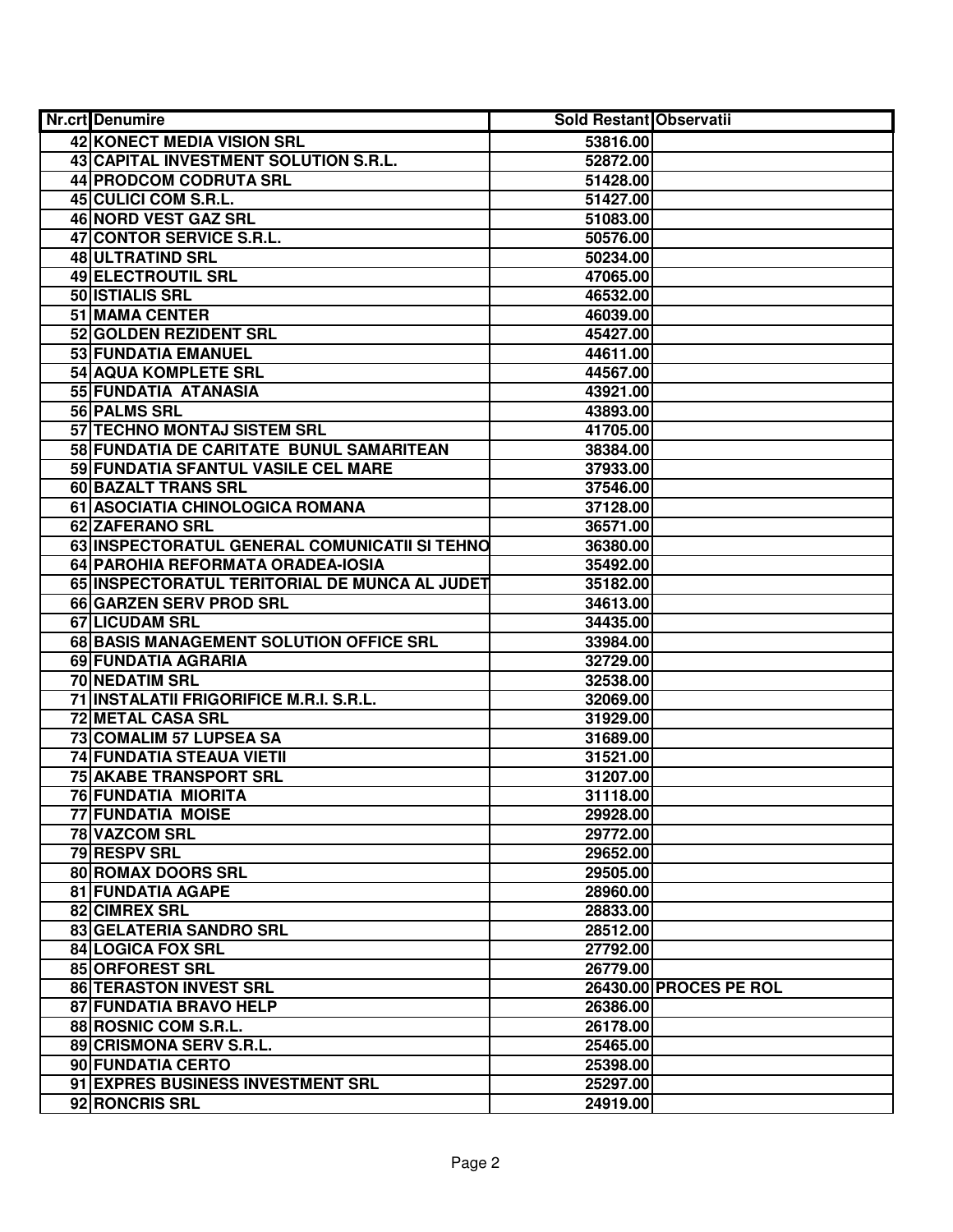| Nr.crt Denumire                                | <b>Sold Restant Observatii</b> |                               |
|------------------------------------------------|--------------------------------|-------------------------------|
| 93 CASA DE EDITURA SI PRESA FOGET 2006 SRL     | 24809.00                       |                               |
| 94 FUNDATIA ANDRADOR                           | 24637.00                       |                               |
| 95 GIACOMIRA SRL                               | 24527.00                       |                               |
| 96 FUNDATIA DE INTRAJUTORARE RABINUL           | 23499.00                       |                               |
| 97 EDIL GAMA                                   | 23469.00                       |                               |
| 98 TIMCAVE CONSTRUCT S.A.                      | 23292.00                       |                               |
| 99 LAND CONSULTING EVENT SRL                   | 23083.00                       |                               |
| 100 STATIUNEA DE CERCETARE - DEZVOLTARE AGRICO | 22945.00                       |                               |
| 101 COYOTE UGLY SRL                            | 22890.00                       |                               |
| <b>102 FUNDATIA ORDINUL DE MALTA</b>           | 22760.00                       |                               |
| 103 KUZIMOB SRL                                |                                | <b>22434.00 PROCES PE ROL</b> |
| <b>104 FUNDATIA MARCELLO</b>                   | 22351.00                       |                               |
| <b>105 PARCUL AMINTIRILOR SRL</b>              | 22112.00                       |                               |
| <b>106 FARM FOREST SRL</b>                     | 22045.00                       |                               |
| <b>107 MEGAMOTORS TRANS SRL</b>                | 22040.00                       |                               |
| <b>108 SAPPE MARKETING SRL</b>                 | 21905.00                       |                               |
| 109 FUNDATIA PENTRU AJUTOARE UMANITARE LATIMI  | 21804.00                       |                               |
| 110 ROMPUF IMPEX SRL                           | 21795.00                       |                               |
| <b>111 MACABEI SERV SRL</b>                    | 21730.00                       |                               |
| 112 GORDAN & BODEAN S.R.L.                     | 21694.00                       |                               |
| 113 SPERANTA - SERVICII SI COMERT SRL          | 21606.00                       |                               |
| 114 ASOCIATIA AVA EMANUEL                      | 21434.00                       |                               |
| <b>115 BEE FEE CONSULTING SRL</b>              | 21388.00                       |                               |
| 116 VALMIEX COMPANY S.R.L.                     | 21290.00                       |                               |
| 117 MOBILAELIT STYLE DESIGN S.R.L.             | 21287.00                       |                               |
| 118 INVEST SUNRISE COM S.R.L.                  | 21195.00                       |                               |
| <b>119 DONETII COM SRL</b>                     | 20978.00                       |                               |
| <b>120 SATTECH SRL</b>                         | 20580.00                       |                               |
| 121 BELA INDEX TRANS S.R.L.                    | 20569.00                       |                               |
| 122 DANDAPHNE TRANS S.R.L.                     | 20172.00                       |                               |
| 123 NUKLEON PROD SRL                           | 19910.00                       |                               |
| <b>124 EUROSTAR PRO INVEST SRL</b>             | 19738.00                       |                               |
| 125 MEZERET SRL                                | 19271.00                       |                               |
| <b>126 VELOCOMTEC SRL</b>                      | 19236.00                       |                               |
| <b>127 ECOLOGIC CONSTRUCT SRL</b>              | 18961.00                       |                               |
| <b>128 SOVECO ROMANIA SRL</b>                  | 18907.00                       |                               |
| 129 FUNDATIA PELLE                             | 18732.00                       |                               |
| <b>130 PROMO PROD INVEST SRL</b>               | 18493.00                       |                               |
| 131 FUNDATIA DE INTRAJUTORARE PRO - HELP       | 18407.00                       |                               |
| <b>132 FUNDATIA MARIA HILFE</b>                | 18216.00                       |                               |
| 133 M.C.C. OIL DOWNSTREAM SRL                  | 17683.00                       |                               |
| 134 GENCO CARWASH SRL                          | 17444.00                       |                               |
| <b>135 MATE FOREST SRL</b>                     | 16698.00                       |                               |
| <b>136 EURO LOAD INTERNATIONAL SRL</b>         | 16646.00                       |                               |
| 137 MILLSTAR PROD S.R.L.                       | 16593.00                       |                               |
| <b>138 FUNDATIA UNIVERSITARIA</b>              | 16397.00                       |                               |
| <b>139 FUNDATIA TARGET</b>                     | 16370.00                       |                               |
| 140 FRIGOCONTI SRL                             | 16325.00                       |                               |
| 141 NEFTUN PROD IMPEX S.R.L.                   | 16277.00                       |                               |
| 142 PAND-COM-IMPEX SRL                         | 16162.00                       |                               |
| 143 NYMPHEA INVEST SRL                         | 16118.00                       |                               |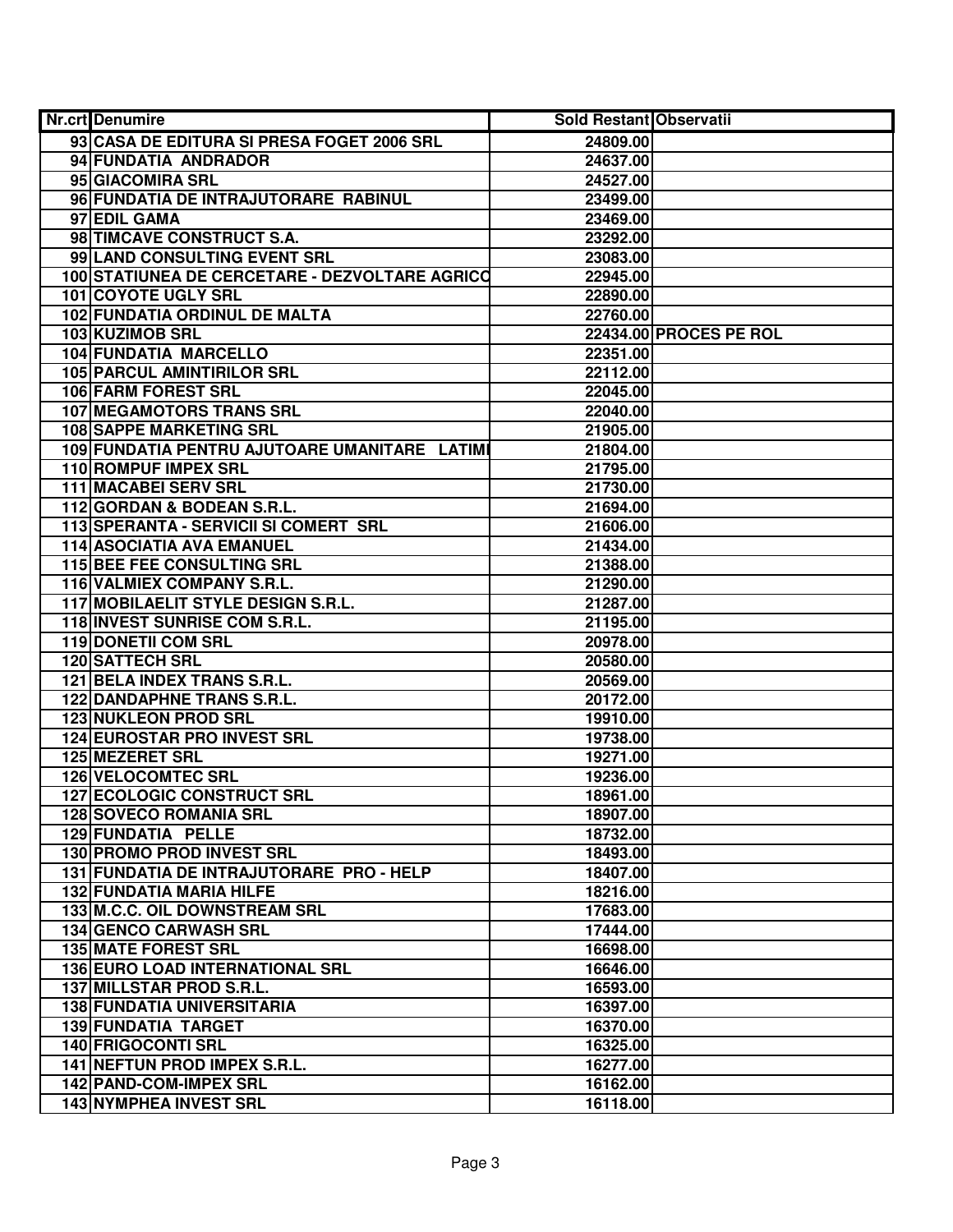| <b>Nr.crt</b> Denumire                 | Sold Restant Observatii |  |
|----------------------------------------|-------------------------|--|
| <b>144 FUNDATIA CONEXIUNI</b>          | 16053.00                |  |
| <b>145 DANDELI SERV COM SRL</b>        | 15988.00                |  |
| <b>146 PIZZAROLA SRL</b>               | 15900.00                |  |
| <b>147 FUNDATIA TIMOTEI</b>            | 15704.00                |  |
| 148 RESTAURANT LA GALLERIA S.R.L.      | 15677.00                |  |
| 149 FUNDATIA DAHL                      | 15658.00                |  |
| <b>150 FUNDATIA SFANTA MARIA</b>       | 15593.00                |  |
| <b>151 SPIRALEXA SRL</b>               | 15553.00                |  |
| <b>152 GINOBRI TRANSCOM SRL</b>        | 15425.00                |  |
| <b>153 DI GRANDA COM SRL</b>           | 15011.00                |  |
| <b>154 FUNDATIA BOXUL ORADEAN</b>      | 15003.00                |  |
| <b>155 FUNDATIA AUMAR</b>              | 14954.00                |  |
| 156 PORTAN I. CALIN CAB. AVOC.         | 14950.00                |  |
| 157 FABRIZIO SRL                       | 14932.00                |  |
| <b>158 EDITURA AQUILA LOGISTIC SRL</b> | 14930.00                |  |
| <b>159 AGROMEC ORADEA SA</b>           | 14905.00                |  |
| <b>160 TABAC TRANSILVANIA SRL</b>      | 14868.00                |  |
| 161 CALICOR GROUP SRL                  | 14714.00                |  |
| <b>162 FUNDATIA CULTURALA PHOENIX</b>  | 14632.00                |  |
| <b>163 ENDODIGEST SRL</b>              | 14593.00                |  |
| <b>164 FUNDATIA APOCALIPTUS</b>        | 14205.00                |  |
| 165 VALSPUM SRL                        | 14140.00                |  |
| 166 ITALIAN TRADING S.R.L.             | 13977.00                |  |
| <b>167 SERVICE AUTO MILIAN SRL</b>     | 13955.00                |  |
| 168 BYA & GYA SRL                      | 13640.00                |  |
| 169 FELISON PROD SRL                   | 13498.00                |  |
| 170 PROSTAR CRISTAL SRL                | 13317.00                |  |
| 171 ROXANAFLOR SRL                     | 13317.00                |  |
| <b>172 AMANITA PROIECT SRL</b>         | 13267.00                |  |
| 173 PROFICOM SRL                       | 13046.00                |  |
| 174 INTENSIV OIL GROUP SRL             | 13023.00                |  |
| <b>175 TRUCKTRONIC SRL</b>             | 12741.00                |  |
| 176 TOMI OIL SRL                       | 12699.00                |  |
| 177 SAN - TEAM ROMANIA S.R.L.          | 12693.00                |  |
| 178 ANABOND SRL                        | 12667.00                |  |
| <b>179 KUN TRUCK SRL</b>               | 12655.00                |  |
| <b>180 WORLD ACTIV COMPANY SRL</b>     | 12635.00                |  |
| <b>181 FUNDATIA IULIAN HUMANITAS</b>   | 12596.00                |  |
| <b>182 ZIMRA S.R.L.</b>                | 12523.00                |  |
| 183 FMZ DEVELOPMENT RO SRL             | 12382.00                |  |
| <b>184 YASSISS WORLD SRL</b>           | 12290.00                |  |
| 185 DINO & VAS SRL                     | 12182.00                |  |
| 186 DORYCOR TOURS S.R.L.               | 12155.00                |  |
| 187 FLONEL SERVICE S.R.L.              | 12033.00                |  |
| <b>188 TOTAL ENERGY PV SRL</b>         | 11974.00                |  |
| <b>189 MESTERUL CASEI SRL</b>          | 11950.00                |  |
| <b>190 DAMARITO SRL</b>                | 11937.00                |  |
| <b>191 DOE PREST SRL</b>               | 11818.00                |  |
| <b>192 SIBROM SERV SRL</b>             | 11736.00                |  |
| 193 AKTAA COMPANY IMPEX SRL            | 11576.00                |  |
| <b>194 ASOCIATIA DAVID CENTER</b>      | 11534.00                |  |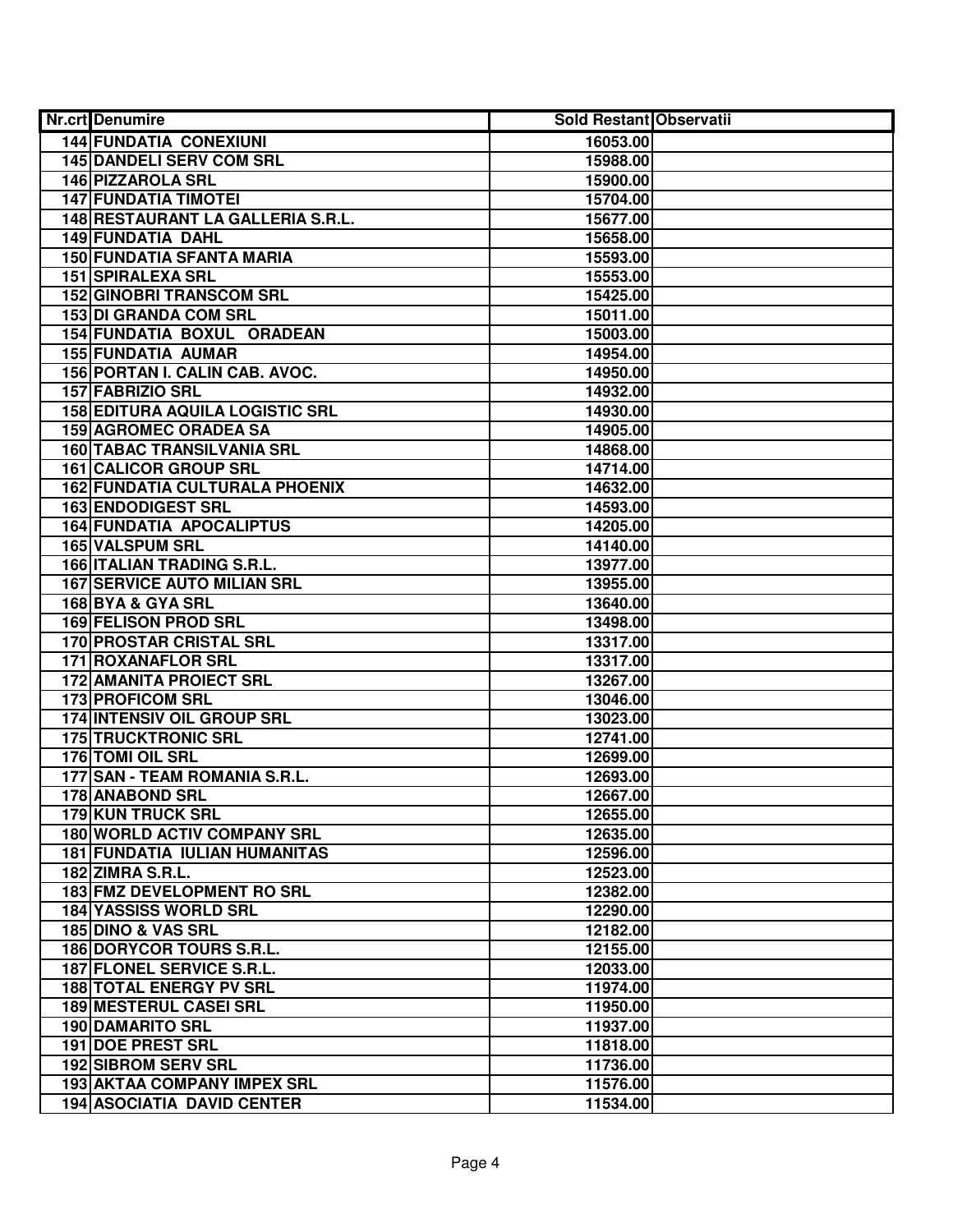| Nr.crt Denumire                                | <b>Sold Restant Observatii</b> |  |
|------------------------------------------------|--------------------------------|--|
| 195 PROIECT GEO 2003 SRL                       | 11534.00                       |  |
| 196 AYMAN SRL                                  | 11379.00                       |  |
| <b>197 MAKEART SRL</b>                         | 11379.00                       |  |
| 198 MOLDOTRANS INTERNATIONAL S.R.L.            | 11264.00                       |  |
| 199 FLORICICA MAGAZIN S.R.L.                   | 11181.00                       |  |
| 200 CRISTINA & IOANA SRL                       | 11171.00                       |  |
| 201 SALOMGEO THERM IMPEX S.R.L.                | 11126.00                       |  |
| 202 SILVOTOP SRL                               | 10963.00                       |  |
| 203 BIOPANIS S.R.L.                            | 10962.00                       |  |
| 204 FUNDATIA PRIETENIA ROMANO-TURCA            | 10959.00                       |  |
| 205 CAFE MOLLO SRL                             | 10912.00                       |  |
| 206 UNIAS EXPERT SRL                           | 10865.00                       |  |
| 207 PADEN CONSTRUCT SRL                        | 10856.00                       |  |
| <b>208 PLASTIKAROM SRL</b>                     | 10843.00                       |  |
| 209 EUROGERARDO SRL                            | 10732.00                       |  |
| 210 LODIANA INVEST SRL                         | 10560.00                       |  |
| 211 TECHNO BUILD SRL                           | 10355.00                       |  |
| 212 VEST TRUCKRO SRL                           | 10190.00                       |  |
| 213 UTILMEC SRL                                | 10175.00                       |  |
| 214 FUNDATIA LIBERIS BIHOR                     | 10098.00                       |  |
| 215 ARTYSTIL HOME SRL                          | 10041.00                       |  |
| 216 FUNDATIA SPERANTA VESNICA                  | 10030.00                       |  |
| 217 DORIRINA CONT SRL                          | 9999.00                        |  |
| 218 FUNDATIA STUDENTILOR ECOLOGI SILVA         | 9979.00                        |  |
| 219 ASOCIATIA EL SADAI                         | 9933.00                        |  |
| 220 MUREDIA S.R.L.                             | 9824.00                        |  |
| 221 GEO & LENY TRANS SRL                       | 9599.00                        |  |
| 222 LAGALION SRL                               | 9599.00                        |  |
| 223 ASOCIATIA CULTURALA CANTATA MELODICA - SU  | 9557.00                        |  |
| 224 RUNNER COM S.R.L.                          | 9411.00                        |  |
| 225 IARA VET COM SRL                           | 9337.92                        |  |
| 226 CAPITOLIUM TOURS SRL                       | 9337.00                        |  |
| 227 IDANITA COM S.R.L.                         | 9325.00                        |  |
| 228 FUNDATIA SFANTUL GHEORGHE BIRUITORUL       | 9243.00                        |  |
| <b>229 FRATELLI PINTO SRL</b>                  | 9241.00                        |  |
| 230 MOBEXPRES SRL                              | 9201.00                        |  |
| 231 FUNDATIA UMANITARA MEDUZA                  | 9014.00                        |  |
| <b>232 REPUBLIC CAFE SRL</b>                   | 8982.00                        |  |
| <b>233 PANTOS TOURS SRL</b>                    | 8917.00                        |  |
| 234 DIESEL IMPEX SRL                           | 8853.00                        |  |
| 235 HALINOTRANS SRL                            | 8815.00                        |  |
| 236 FUNDATIA DE INTRAJUTORARE CARPATICA        | 8780.00                        |  |
| 237 COMPPIL S.A.                               | 8770.00                        |  |
| 238 BISERICA CRESTINA BAPTISTA EPISCOPIA BIHOR | 8633.00                        |  |
| 239 GHEFLOP TRANS SRL                          | 8628.00                        |  |
| 240 FASTLINK SRL                               | 8585.00                        |  |
| 241 KERMAG IMPORT EXPORT SRL                   | 8570.00                        |  |
| 242 GALERIA RISTORANTE DEL TEATRO SRL          | 8530.00                        |  |
| 243 COMALIM 103 VANA SRL                       | 8519.00                        |  |
| 244 BIEFE CASA SRL                             | 8474.00                        |  |
| 245 COMPANIA DE SERVICII FINANCIARE MODRU SRL  | 8361.00                        |  |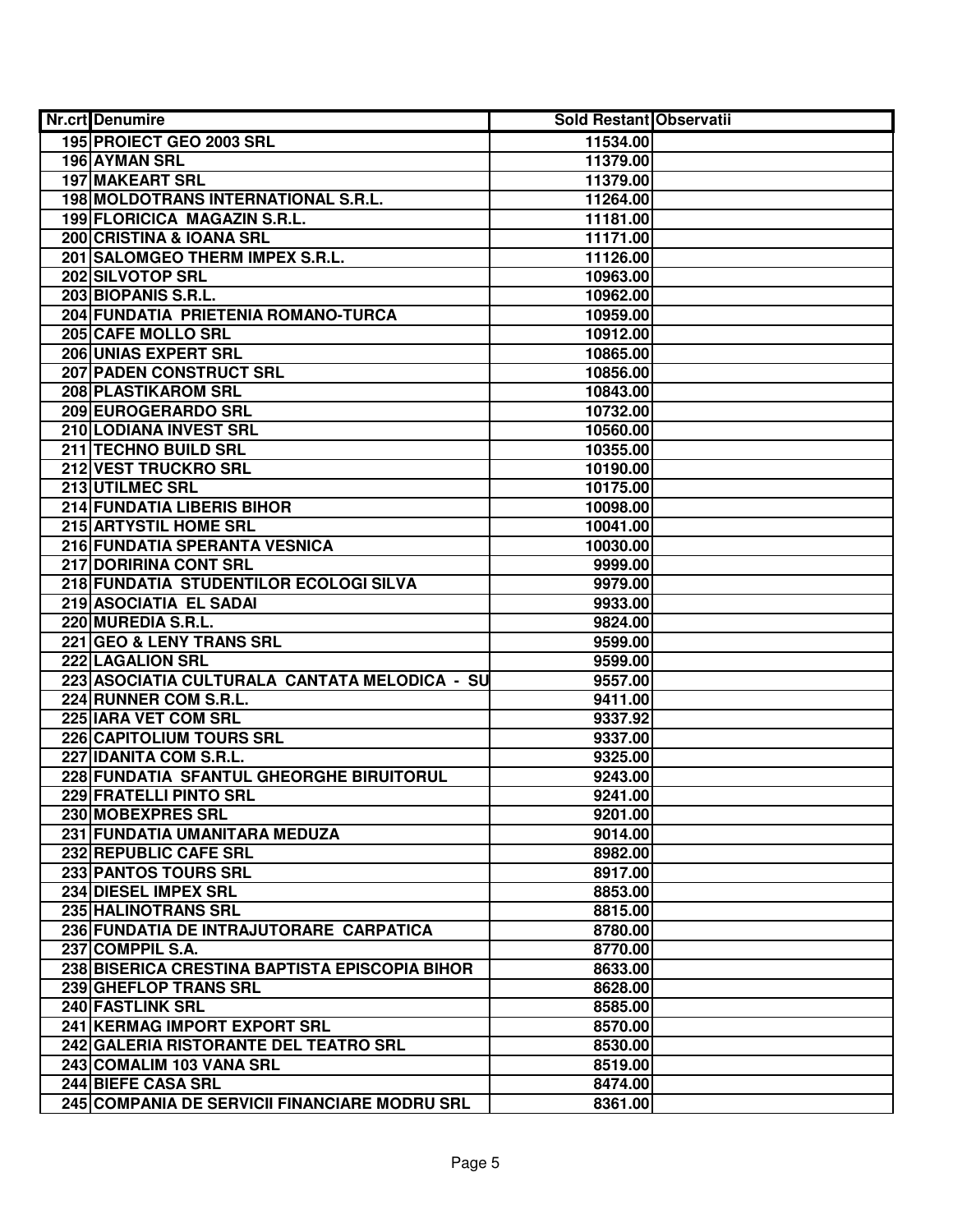| Nr.crt Denumire                                | <b>Sold Restant Observatii</b> |  |
|------------------------------------------------|--------------------------------|--|
| <b>246 LIMAR PREST SRL</b>                     | 8345.00                        |  |
| 247 FUNDATIA RALUCA                            | 8320.00                        |  |
| 248 FUNDATIA TEODORA CARITY                    | 8315.00                        |  |
| 249 ASOCIATIA CENTRUL DE STUDII CRESTINE       | 8200.00                        |  |
| 250 CONFREP S.R.L.                             | 8161.00                        |  |
| 251 HEMACHI SRL                                | 8052.00                        |  |
| 252 ALCAHIM SRL                                | 8038.00                        |  |
| 253 KISS CAFFE SRL                             | 8038.00                        |  |
| 254 LORIAN TRADE S.R.L.                        | 8038.00                        |  |
| 255 FORESTSOFT SRL                             | 8032.00                        |  |
| 256 LUSEL PROD SRL                             | 7994.00                        |  |
| 257 MIFLO STYLE SRL                            | 7952.00                        |  |
| 258 CORASON SRL                                | 7858.00                        |  |
| 259 VILIAM IMPEX SRL                           | 7848.00                        |  |
| 260 CASA AMBIENT SRL                           | 7792.00                        |  |
| 261 ASOCIATIA CARITATIVA ROMANO-ENGLEZA MEDICA | 7675.00                        |  |
| 262 FUNDATIA LUKANCA                           | 7646.00                        |  |
| 263 MEDAVID SRL                                | 7636.00                        |  |
| 264 BIATOD SRL                                 | 7581.00                        |  |
| 265 EGBERT AGRISERVICES SRL                    | 7554.00                        |  |
| 266 ANCILIA SRL                                | 7432.00                        |  |
| 267 MARTEX SRL                                 | 7393.00                        |  |
| 268 ADJARA COM SRL                             | 7374.00                        |  |
| 269 FAGIANCA SRL                               | 7296.00                        |  |
| 270 LUC-TAV PRODCOMSERV S.R.L.                 | 7256.00                        |  |
| 271 TAR & TAR BROKER DE ASIGURARE S.R.L.       | 7237.00                        |  |
| 272 LOGONOVO SRL                               | 7224.00                        |  |
| 273 FRETUS SRL                                 | 7222.00                        |  |
| 274 CASIMO CLUB SRL                            | 7211.00                        |  |
| 275 DANIS CONFEXIM SRL                         | 7171.00                        |  |
| 276 FGM SOLAR SRL                              | 7135.00                        |  |
| 277 FLORINEL PROD                              | 7086.00                        |  |
| 278 UNITED EVASION SRL                         | 7025.00                        |  |
| 279 SEBANA S.R.L.                              | 6890.00                        |  |
| 280 BENY M SERVCOM S.R.L.                      | 6859.00                        |  |
| 281 P.A.V. SRL                                 | 6844.00                        |  |
| 282 EXTRAPAN S.R.L.                            | 6825.00                        |  |
| 283 PEDRINO SRL                                | 6818.00                        |  |
| <b>284 INTERROSI SRL</b>                       | 6746.00                        |  |
| 285 RAMILUCK PRODCOM S.R.L.                    | 6739.00                        |  |
| 286 KALZ FLEX SRL                              | 6687.00                        |  |
| 287 MASTER QUALITY SRL                         | 6684.00                        |  |
| 288 REPADY EXPRES SRL                          | 6672.00                        |  |
| 289 MONTANA PLAY S.R.L.                        | 6658.00                        |  |
| 290 GABI & LACI SRL                            | 6558.00                        |  |
| 291 FUNDATIA ARIANNA                           | 6522.00                        |  |
| 292 TOPSPORT DEMIAN SRL                        | 6517.00                        |  |
| 293 BELVERDE SRL                               | 6513.00                        |  |
| 294 INTERTRANS ADRIAN SRL                      | 6513.00                        |  |
| 295 PUPA COM S.R.L.                            | 6482.00                        |  |
| 296 DUNCA CONSTRUCT SRL                        | 6463.00                        |  |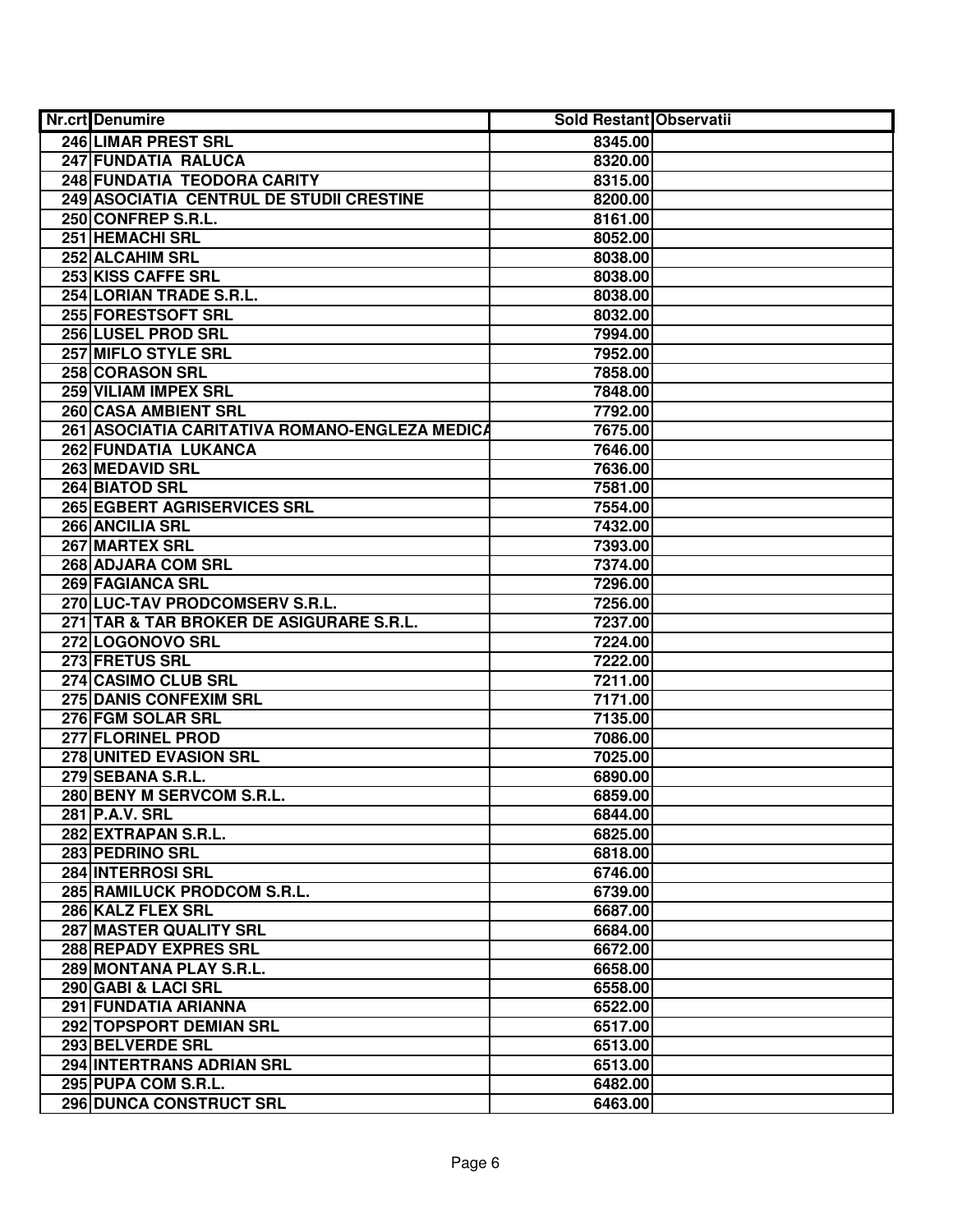| <b>Nr.crt</b> Denumire                             | <b>Sold Restant Observatii</b> |  |
|----------------------------------------------------|--------------------------------|--|
| 297 FUNDATIA DE INTRAJUTORARE FLORIANOR            | 6449.00                        |  |
| 298 ACONTES SRL                                    | 6427.00                        |  |
| 299 DULCE PUGLIA SRL                               | 6422.00                        |  |
| 300 SUPER CONFORT SRL                              | 6373.00                        |  |
| 301 CARIMP CONSTRUCT SRL                           | 6372.00                        |  |
| 302 BOGDINEL SRL                                   | 6365.00                        |  |
| 303 ANDY TRANS TOURS SERV SRL                      | 6360.00                        |  |
| <b>304 BISMAN S.R.L.</b>                           | 6352.00                        |  |
| 305 FUNDATIA OMENIA SOCIALA ARTA DE A FI OM FILI   | 6347.00                        |  |
| 306 TOMAIFICIO POLARIS SNC DI VENTURINI            | 6309.00                        |  |
| <b>307 CLEMENT NAPOLEON SRL</b>                    | 6283.00                        |  |
| <b>308 DARMYRA CONF SRL</b>                        | 6268.00                        |  |
| 309 CURIERAT RAPID ROMSA SRL                       | 6262.00                        |  |
| 310 CAFE AFRIKA SRL                                | 6229.00                        |  |
| 311 LOC VECHI SRL                                  | 6229.00                        |  |
| 312 SANDY PREST SRL                                | 6229.00                        |  |
| 313 BIG INFO SRL                                   | 6175.00                        |  |
| 314 AMBIENT SYSTEMS SRL                            | 6101.00                        |  |
| 315 REDIS TRANS SRL                                | 6093.00                        |  |
| 316 SINDICATUL SOFERILOR BIHOR DIN S.C. TAXI-BIHOI | 6086.00                        |  |
| 317 WENSHENG STYLE S.R.L.                          | 6055.00                        |  |
| 318 GEORGIENII TRANS SRL                           | 6028.00                        |  |
| 319 CHIDO SRL                                      | 6004.00                        |  |
| 320 VALTAUR TRANS SRL                              | 5975.00                        |  |
| 321 DECARGO SRL                                    | 5922.00                        |  |
| 322 MOTORSMITH SRL                                 | 5912.00                        |  |
| 323 HIDROSIM SRL                                   | 5901.00                        |  |
| 324 HERIS COM. SRL                                 | 5883.00                        |  |
| 325 TOTAL CONTROL&INVEST SRL                       | 5882.00                        |  |
| 326 MULTIPROIECT CONSULT SRL                       | 5871.00                        |  |
| 327 KRISTAL MEDIA SRL                              | 5870.00                        |  |
| 328 TODIANA SRL                                    | 5870.00                        |  |
| 329 SIRACUSA SRL                                   | 5864.00                        |  |
| 330 NELSIMONA S.R.L.                               | 5816.00                        |  |
| 331 NEL&VICHI SRL                                  | 5798.00                        |  |
| 332 TRANSILVANIA GEN. IMP.-EXP. SRL                | 5769.00                        |  |
| 333 ZEAN COM SRL                                   | 5706.00                        |  |
| 334 DEWAELE TRANSPORT SRL                          | 5691.00                        |  |
| 335 SIRACSIM SRL                                   | 5679.00                        |  |
| 336 UNIUNEA STUDENTILOR MAGHIARI DIN JUD.BIHOR-    | 5678.00                        |  |
| 337 DISTRIBUTIE CARNE PROASPATA SRL                | 5650.00                        |  |
| 338 EUROPOL RECYCLING SRL                          | 5636.00                        |  |
| 339 RADANIA SRL                                    | 5626.00                        |  |
| 340 FUNDATIA LUMINA CELESTA                        | 5600.00                        |  |
| 341 TRANSILVANIAN MUSIC PRODUCTIONS S.R.L.         | 5600.00                        |  |
| 342 GIUSEPPE IMOBILIARE SRL                        | 5596.00                        |  |
| 343 HAN CARGO SRL                                  | 5540.00                        |  |
| 344 MAXIBUS TRAVEL SRL                             | 5520.00                        |  |
| 345 AMATIC SRL                                     | 5502.00                        |  |
| 346 FUNDATIA KATHYA                                | 5500.00                        |  |
| 347 ALEMIRANA SOLUTIONS SRL                        | 5487.00                        |  |